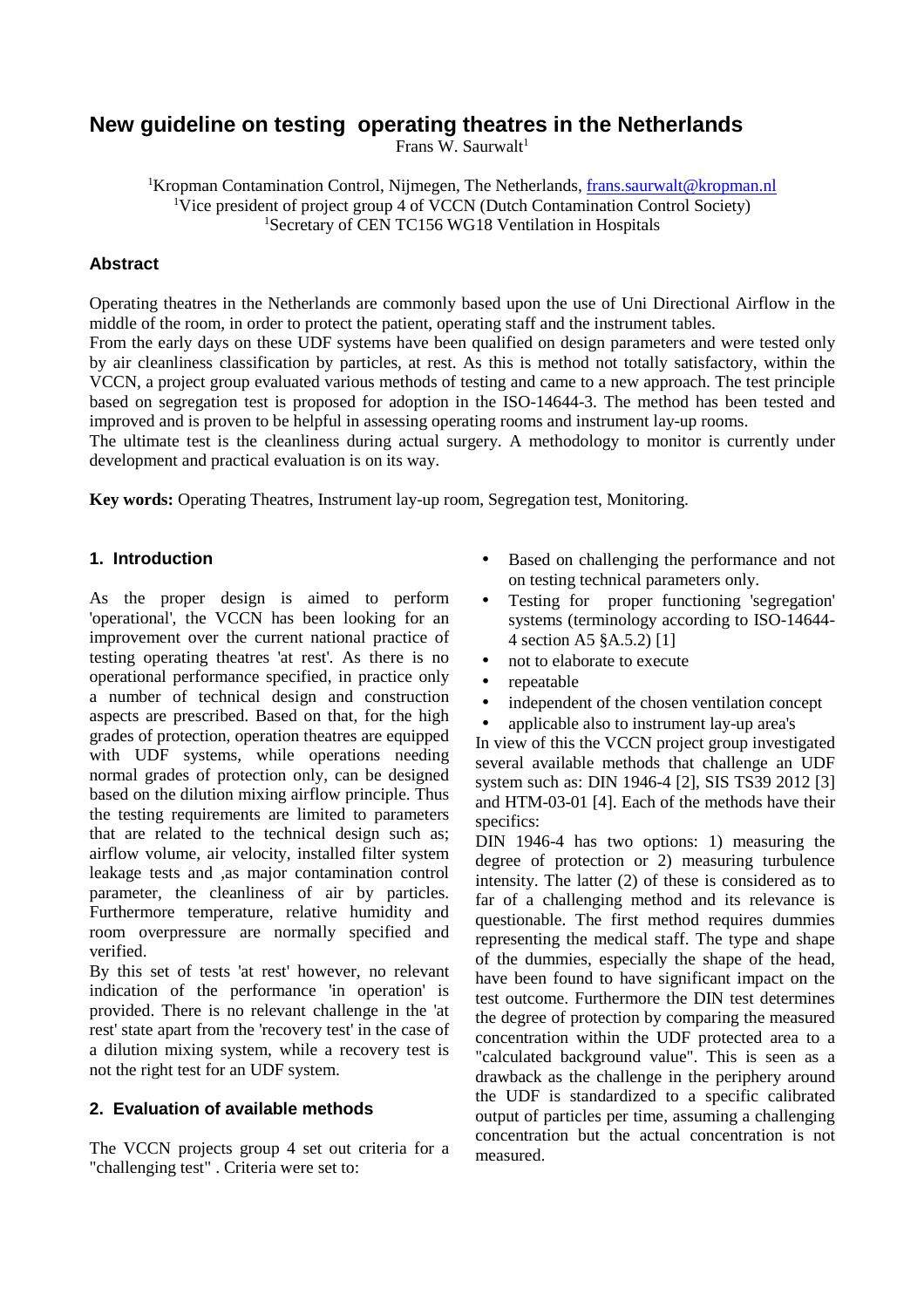SIS TS39 2012 also specifies a degree of protection test comparable to the DIN but without dummies.

Here also the drawback is found that no real background particle concentration is measured to compare the particle concentration within the UDF area to.

HTM-03 relies on another way to challenge by using less filtered air from outside the OR to challenge the UDF zone. As a positive point the challenging concentration is the measured value but the required minimal challenging concentration of 106.000 particles/m3 as well as the maxima for the concentration in the outer zone under the UDF of 10%, in the inner zone of 1% and in the very center of 0,1% are considered inadequate.

Although all considered methods are based on a kind of challenge none of the methods was found to be acceptable.

## **2. An improved test method**

#### 2.1 Principle

The principle of the test is shown in figures 1 and 2. Emission to reach a challenging concentration  $C_{ref}$ of minimal  $10^6$  particles  $\geq 0.5\mu$ m in is introduced at a distance of minimal 1,5 meter from Cref. .



Measuring point  $C_x$  Measuring point  $C_{ref}$   $\bigcirc$  Emission not allowed Figure 1. Footprint of the emission and test locations



Figure 2. Cross section of the emission and test locations

Emission to reach a challenging concentration  $C_{ref}$ of minimal  $10^6$  particles  $\geq 0.5\mu$ m is introduced at a distance of minimal  $1,5$  meter from  $C_{ref.}$ . The concentration is measured at the perimeter of the protected zone and in the center simultaneously. Working around all positions for each set the degree of protection at the perimeter,  $DP_{x}$ , is found with equation 1:

$$
DP_x = -\log(\frac{C_x}{C_{ref}})
$$
 (1)

And the degree of protection in the center of the perimeter is found with equation 2:

$$
DP_m = -\log(\frac{C_m}{C_{ref}})
$$
 (2)

When the  $DP_x$  values for all points are larger than 2 and when the  $DP_m$  values for all points are larger than 3, the perimeter fulfils the requirement of the protected zone.

An additional test to assess the influence of the lamp is defined as a OR lamp wake recovery test. Although ISO 14644-3 clearly states a recovery test to be not recommended for an UDF system, it was considered to be of use in the case an UDF is compromised, such is the case under an OR lamp. The modified recovery test requires a 100:1 reduction, measured above the operating table, after simulating a particle generating event just below the center of the OR lamp. The recovery should be achieved within 3 minutes.

#### **3. Experiments**

During the development the method was assessed by the VCCN project group as well as various testing companies.

Single tests were performed in various hospitals and operating theatres and to collect data on resolution and repeatability test were done in 2 hospitals in 3 identical OR's by different test groups.

During the test the lamps were in the position as described by the DIN 1946-4.

The challenging concentration was generated by evaporating domestic water, leaving sufficient solid particles to the required challenging concentration.

In the test sequence the ISO classification for particles  $\geq 0.5\mu$ m under the UDF was demonstrated to be under ISO 5 and for the periphery under ISO 7, both in the 'at rest' state.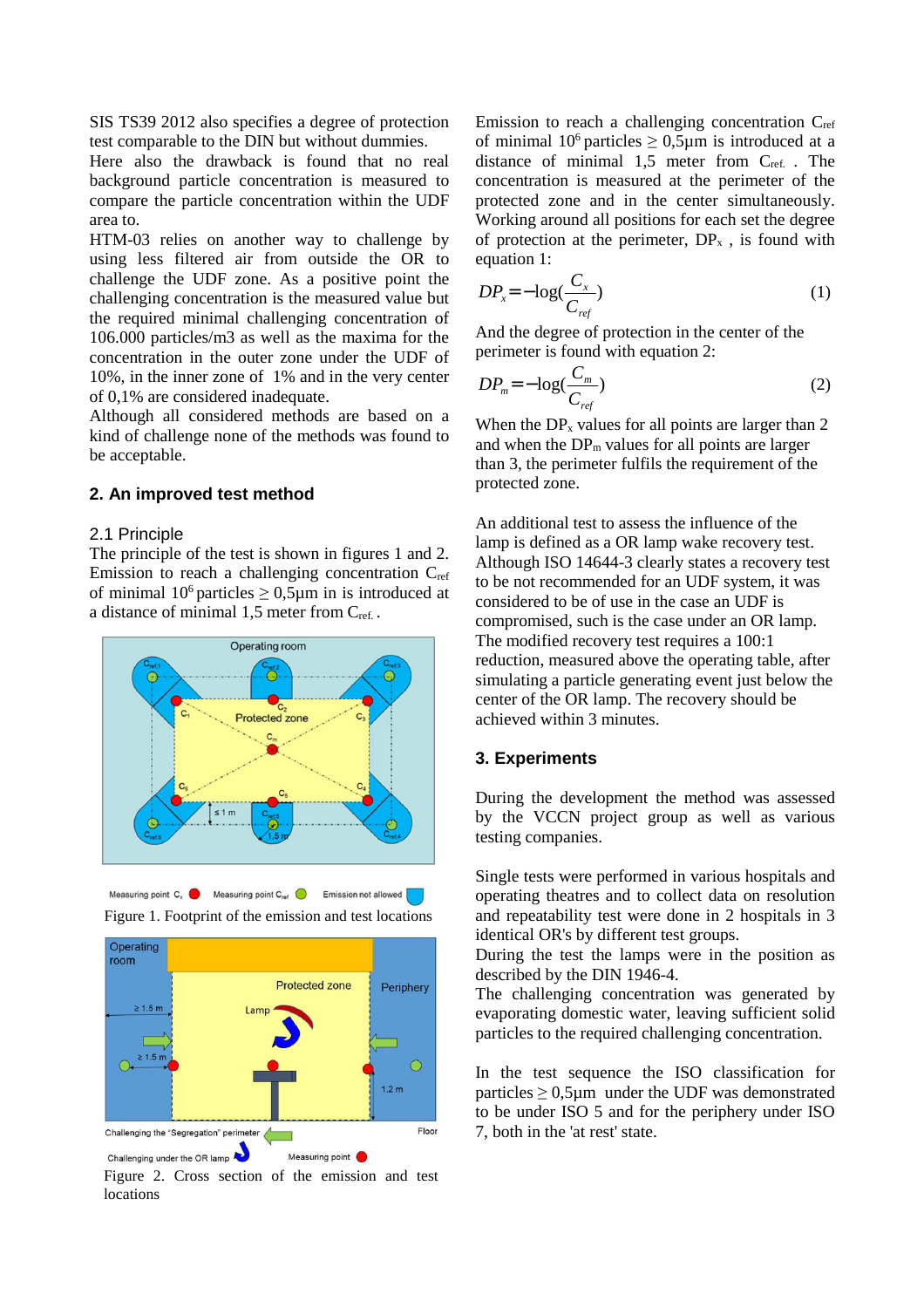#### **3. Results and discussion**

The results were initially processed based on the statistics of ISO 14644-1 1999 but, as can be seen in figure 4, the full use of the 95% one sided student distribution statistics were found to be better.



Figure 3. Effect of statistics on Degree of protection

In 2 typical situations independent measurements by 3 different test companies were carried out and compared. Figure 4 shows the boundary of the protected zone to be detected to substantial resolution  $(\pm 10{\text -}20 \text{ cm})$ .



Figure 4. Common protected area based upon independent measurements.

The OR lamp wake recovery test showed the important effect on the UDF, with a down flow velocity of 0,3 m/s any contamination is swept away within 4 seconds over a distance of about 1,2 meter.

Typical values in good functioning operating rooms were found to be in the order of magnitude of 1- 2 minutes.



Figure 5. Typical value of OR-Lamp wake recovery test: 1 minute and 57 seconds.

In the project group the results were processed in the draft of the VCCN guideline 7 [5]. The method was found applicable for the instrument lay-up area as well as the hygienic requirements there are found to be equally important. [6]

As the principle is found to be useful for segregation by airflow systems, the principle has been proposed to be included in the revision of ISO-14644-3. The acceptance of this proposal is pending.

#### **4. Recommendations**

The testing of operating theaters 'at rest' using a method that includes challenging to assess the potency of the system to handle the 'operational' loads is an important step, but not considered to be the closing stone. What really is important is monitoring the critical conditions 'during operation'. This could include a combination of various parameters: particle concentration in air, viable concentration in air, sedimentation of particles and/or viables, viables being the parameter of interest. Particle monitoring could be used as an early warning because of the ease of monitoring as compared to current methods for cfu measurements. Performance criteria on viables lack a direct scientific relation to post-operative infection rates. Practical values are found to be  $\leq 10$  cfu/m<sup>3</sup> and  $\leq 1$ cfu/Agar Ø90mm 1 hr. during operation for critical surgery and  $\leq 100{\text -}200 \text{ c}$  fu/m<sup>3</sup> and  $\leq 12 \text{ c}$  fu/Agar Ø90mm 1 hr. during operation for normal surgery.